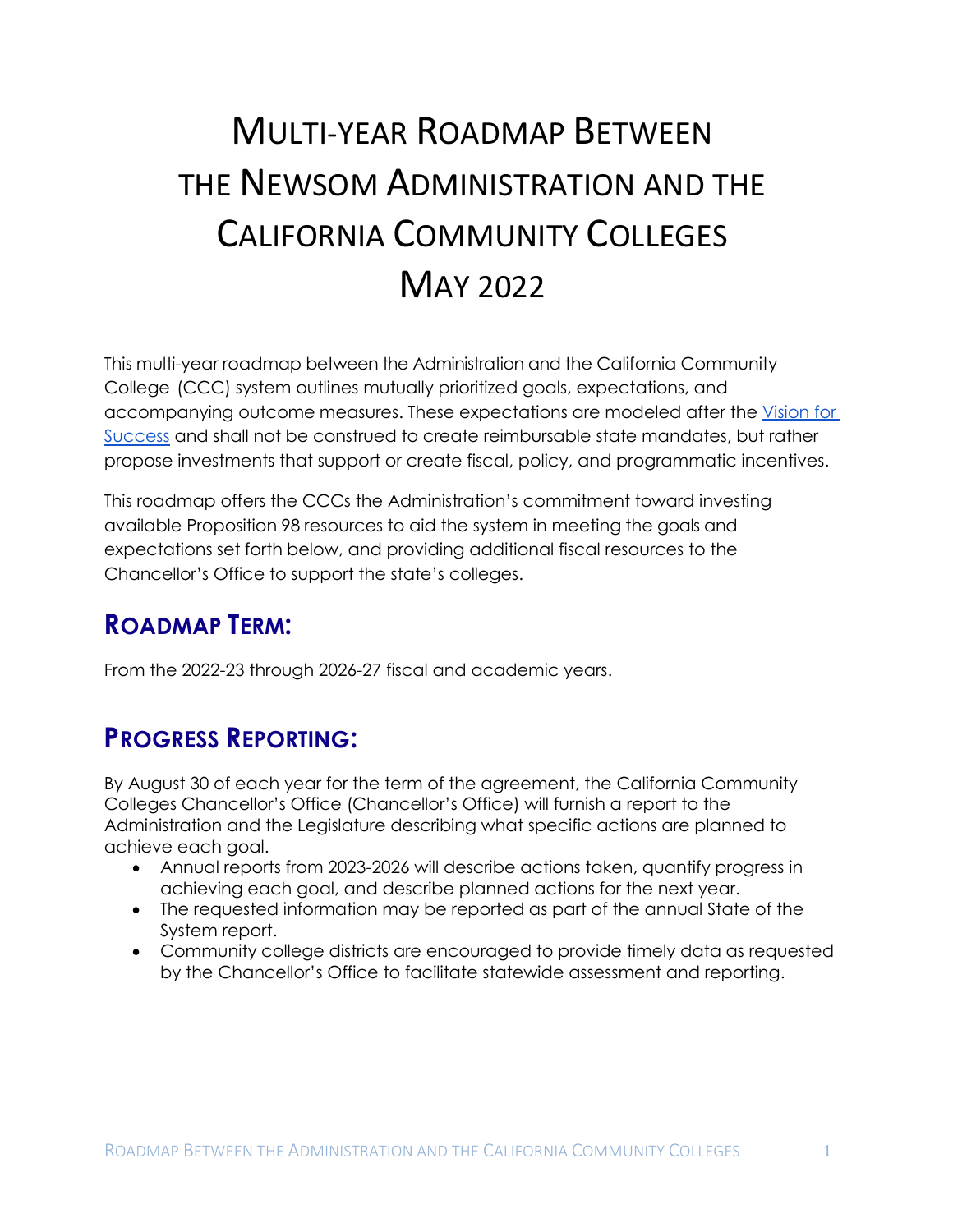# **PRINCIPLES AND TENETS OF THE ROADMAP:**

The roadmap represents an unwavering commitment to continue to increase support and socialize existing reforms—such as Guided Pathways, equitable placement, the Student Centered Funding Formula, and competency-based education, among others—aimed at improving student success and making that success equitable for all students served by the CCCs.

It is recognized that CCCs serve the most diverse students in the state and as such, the roadmap serves as a vehicle to remedy structural and funding inequities that disproportionally affect students of color.

The roadmap includes a commitment to build operational capacity within the Chancellor's Office to effectively advance the agreed upon goals and initiatives.

The roadmap also serves to continue and facilitate implementation of AB 705 (Chapter 745, Statutes of 2017) assessment/placement reforms and to support the transfer reforms enacted pursuant to AB 928 (Chapter 566, Statutes of 2021).

# **PLANNED INVESTMENTS FOR NECESSARY STATE SUPPORT:**

The CCC system plays a critical role in supporting the state's goal of achieving 70-percent postsecondary degree and certificate attainment among working-aged Californians by 2030. With the largest and most diverse student body among California's postsecondary systems, serving approximately 1.8 million students, the ability of the state's 116 community colleges in meeting the annual expected outcomes detailed within this roadmap is pivotal to student success and equity. To achieve these goals, the CCC system needs to advance key reforms designed to transform the structural operations of the colleges to strengthen outcomes for all students. The following elements are critical to achieving the targeted impact:

### **FUTURE OF WORK/FUTURE OF LEARNING TO SUPPORT SOCIO-ECONOMIC MOBILITY**

To ensure California Community Colleges effectively serve working adults and posttraditional learners, the system needs to enable innovations related to instructional delivery modalities that improve support for working adults. These methods include competency-based education, credit for prior learning, and flexible program pathways, and strengthen equitable classroom environments through vehicles such as culturally relevant curriculum and classroom climate audits. The Administration recognizes Calbright College as an essential component of that effort.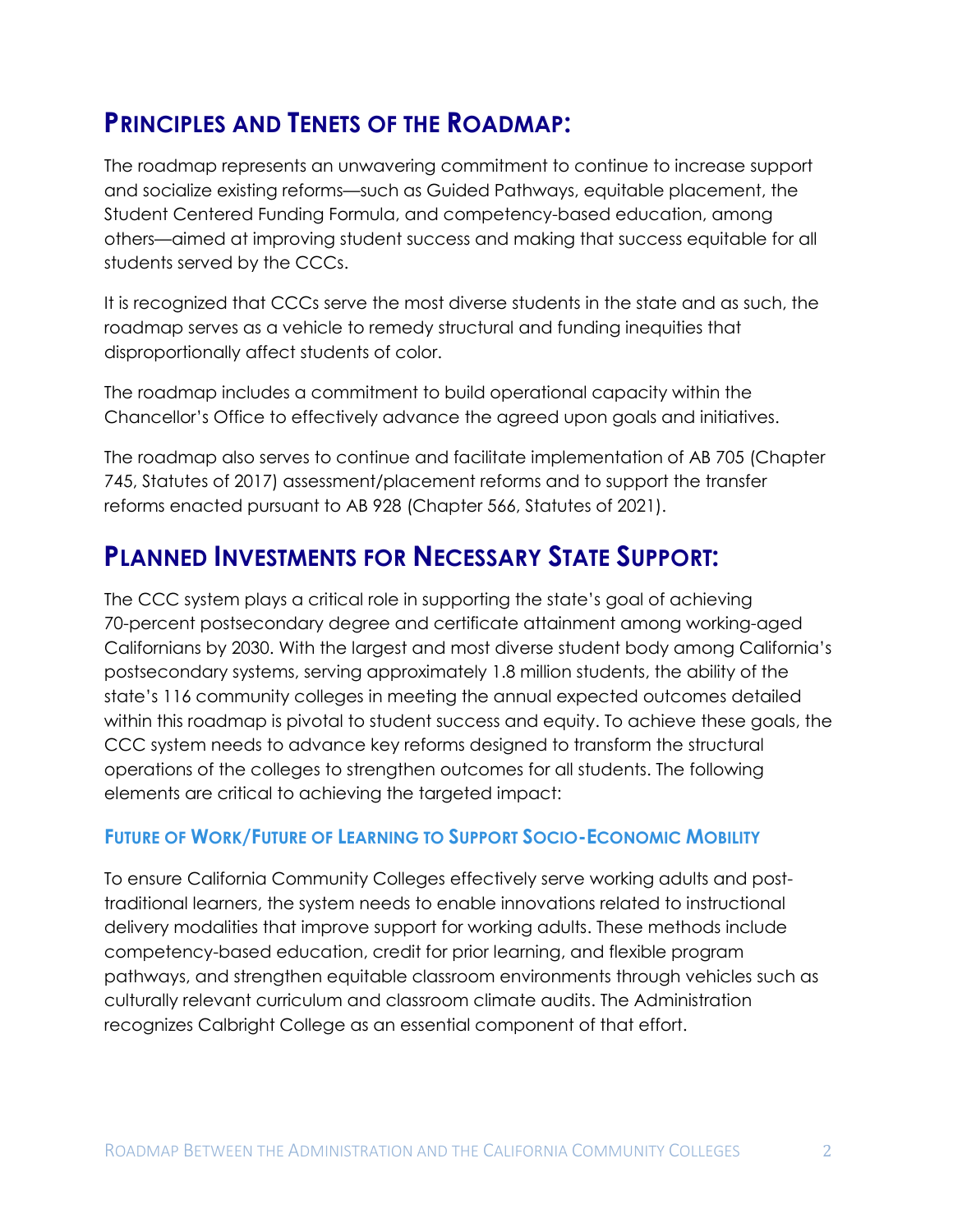### **STUDENT & EQUITY CENTERED INSTITUTIONS**

To ensure that colleges are proactively examining and re-structuring their delivery and operations to maximize equitable student success, the Administration will:

- Address the Student Centered Funding Formula (SCFF) hold harmless provision, which ends after 2024-25, by proposing amendments to create a funding floor for community college districts that allows them to transition to the core formula over time. Specifically, the 2022-23 Governor's Budget includes proposed language to eliminate the ongoing cost-of-living adjustment applied to the SCFF hold harmless provision after 2024-25, thereby establishing a new funding floor for community college districts and allowing the SCFF to operate as intended, with all CCCs inevitably transitioning to the core formula.
- Propose fiscal resources to districts to help weather increased operating costs, including to accommodate long-term shifts in student learning modality demand. Specifically, the May Revision proposes a base increase for the SCFF of \$375 million ongoing Proposition 98 General Fund, consisting of an increase of \$250 million to increase the SCFF's funding rates for the base, supplemental, and success allocations, and an increase of \$125 million to augment the SCFF's basic allocation within the base allocation. In addition, the May Revision proposes \$750 million one-time Proposition 98 General Fund for discretionary block grants to address issues related to the pandemic and to reduce long-term obligations.
- Address the deferred maintenance backlog and help to modernize CCC campuses. Specifically, the May Revision includes \$1.1 billion one-time Proposition 98 General Fund to support deferred maintenance and energy efficiency projects. Combined with the Governor's Budget investments, this augmentation proposes over \$1.5 billion for this purpose.
- Propose resources to support part-time faculty. Specifically, the Governor's Budget includes \$200 million ongoing Proposition 98 General Fund to augment the Part-Time Faculty Health Insurance Program to expand healthcare coverage for part-time faculty.
- Propose support for community college classified employees. Specifically, the May Revision includes \$10 million ongoing Proposition 98 General Fund to establish the Classified Employee Summer Assistance Program.
- Subject to the availability of a stable and reliable data source, consider including the use of an unduplicated first-generation student metric within the SCFF's supplemental allocation, as recommended by the Student Centered Funding Formula Oversight Committee.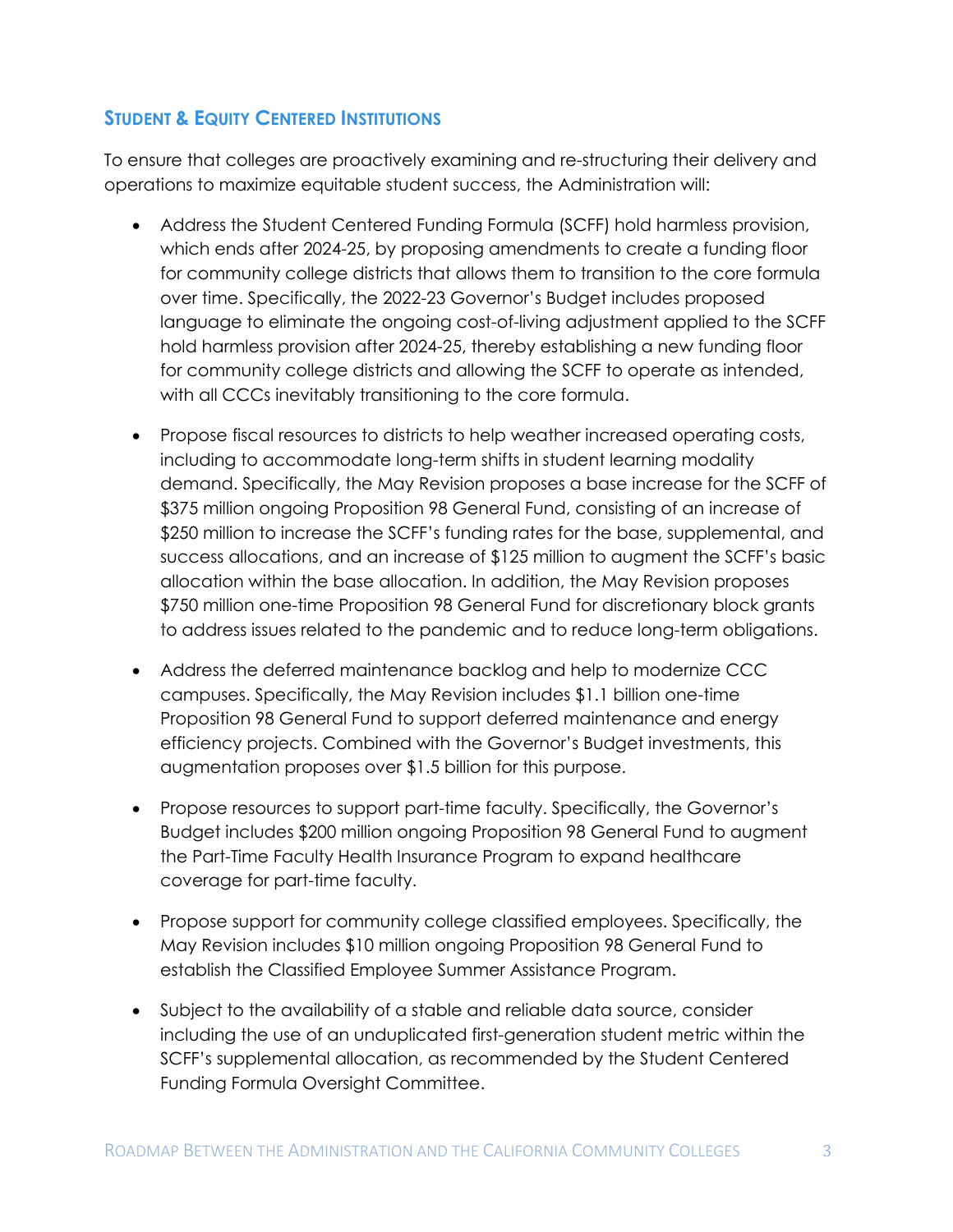- Continue to support the implementation of Guided Pathways, common course numbering, and AB 705 (Chapter 745, Statutes of 2017) reforms and direct system investments toward services supporting underserved and disproportionately impacted students.
- Continue support for equity-focused categorical programs. Specifically, building off the Governor's Budget proposal of \$10 million, the May Revision proposes an additional \$10 million ongoing Proposition 98 General Fund for the NextUp program—for a total proposed investment of \$20 million—to expand the availability of foster youth support services offered at community colleges. In addition, the May Revision proposes \$25 million ongoing Proposition 98 General Fund for an approximately five-percent increase to the Student Equity and Achievement Program.
- Expand support for apprenticeship programs. Specifically, the May Revision provides \$45 million one-time Proposition 98 General Fund to support the implementation of the California Healthy School Meals Pathway Program, which is a pre-apprenticeship, apprenticeship, and fellowship workforce training pipeline pilot program for school food service workers. Additionally, the May Revision includes \$16.9 million ongoing Proposition 98 General Fund to align the apprenticeship program Related and Supplemental Instruction rate with the SCFF credit rate, as opposed to the noncredit rate.
- Continue support for the system's Diversity, Equity and Inclusion Integration Plan.
- Continue support for the CCC Board of Governors' Resolution Declaring Support for Student Basic Needs, and the Call to Action agenda.

The Administration's commitments will have a particular focus toward investments that align with the February 2021 Recovery with Equity Report:

#### **INTERSEGMENTAL EQUITY AND COLLABORATION**

To ensure equitable outcomes for historically under-represented students and regions, the Administration will strive to equitably improve transfer and pursue student-centric measures that require intersegmental collaboration with TK-12 local educational agencies, the California State University (CSU), the University of California (UC), and other state agencies, with the intent to make the navigation of intersegmental transitions far easier and more transparent to students, parents, and their communities. As part of this work, the Administration will support efforts for all public segments of postsecondary education to implement the Associate Degree for Transfer (ADT), common General Education components required by AB 928 (Chapter 566, Statutes of 2021), and upon implementation of a common course numbering system across the Community College System, support cross-segment collaboration to facilitate the consideration of a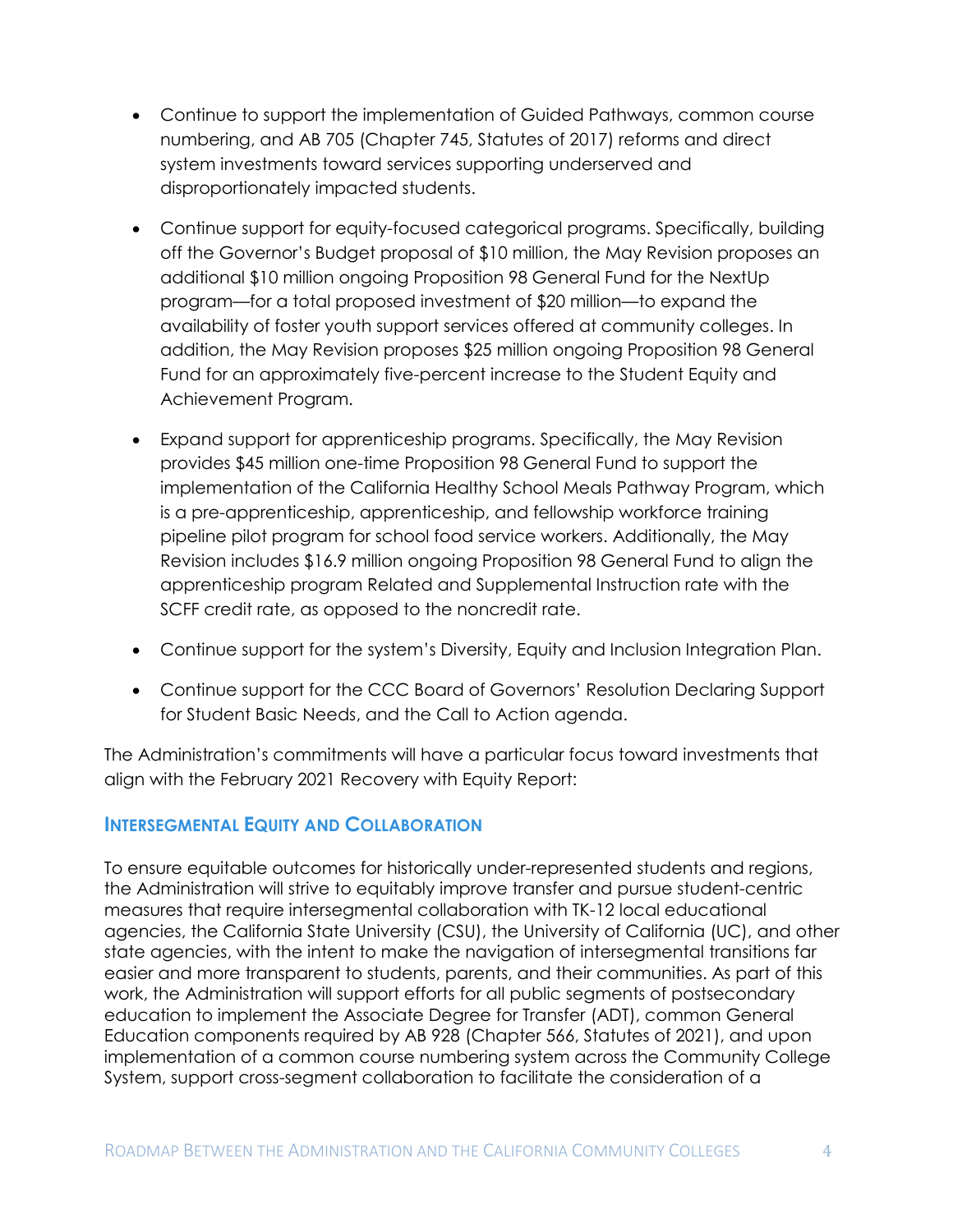common course numbering system across all general education courses and transfer pathway courses. The Governor's Budget includes \$65 million one-time Proposition 98 General Fund for community colleges to implement the transfer reform provisions required by this legislation. Additionally, the Administration supports enhanced studentlevel data sharing among the public segments of postsecondary education to facilitate seamless transfers of students between segments.

- *Systemwide Common Data System and Degree Mapping Technologies:* Subject to the availability of Proposition 98 General Fund resources, the Administration will collaborate with the Chancellor's Office to develop a phased approach to implement a common data collection system that can be used by each community college to submit data to the Chancellor's Office and to the Cradleto-Career Data system. Additionally, the Governor's Budget includes \$25 million one-time Proposition 98 General Fund to assist community colleges with implementing a cohesive systemwide approach that maps intersegmental curricular pathways to help students choose their pathway, facilitate streamlined transfer between segments, and reduce excess units taken on the path to degree or program completion.
- *Transformational Leadership:* To ensure that there is consistent and effective leadership to carry out the intent of this agreement, the Administration will propose additional non-Proposition 98 General Fund support for the Chancellor's Office. Specifically, building off the Governor's Budget investment, the May Revision includes \$2.6 million ongoing non-Proposition 98 General Fund to support shifting 10 positions proposed in the Governor's Budget for 2023-24 to 2022-23, as well as 7 additional positions to support the implementation of the Cradle-to-Career Data System, assist colleges with affordable student housing, and build capacity to accommodate the increase in contracts and reporting requirements. Combined with the Governor's Budget investments, these augmentations provide the CCC Chancellor's Office a total of \$3.9 million ongoing non-Proposition 98 General Fund for 26 positions in 2022-23, bolstering capacity to support the system, including to support curriculum-related reforms, technology modernization, data analysis, research, legal affairs, districts' fiscal health monitoring, and government relations.

# **SHARED GOALS:**

The Administration and the CCC system mutually agree to prioritize advancement of student-focused, shared goals over the five-year term of this roadmap. The shared goals articulated herein are designed to build upon the system's Vision for Success goals, indicated below, to close equity gaps and promote student success; expand opportunities for transfer students; increase intersegmental collaboration to benefit students; and support workforce preparedness and high-demand career pipelines.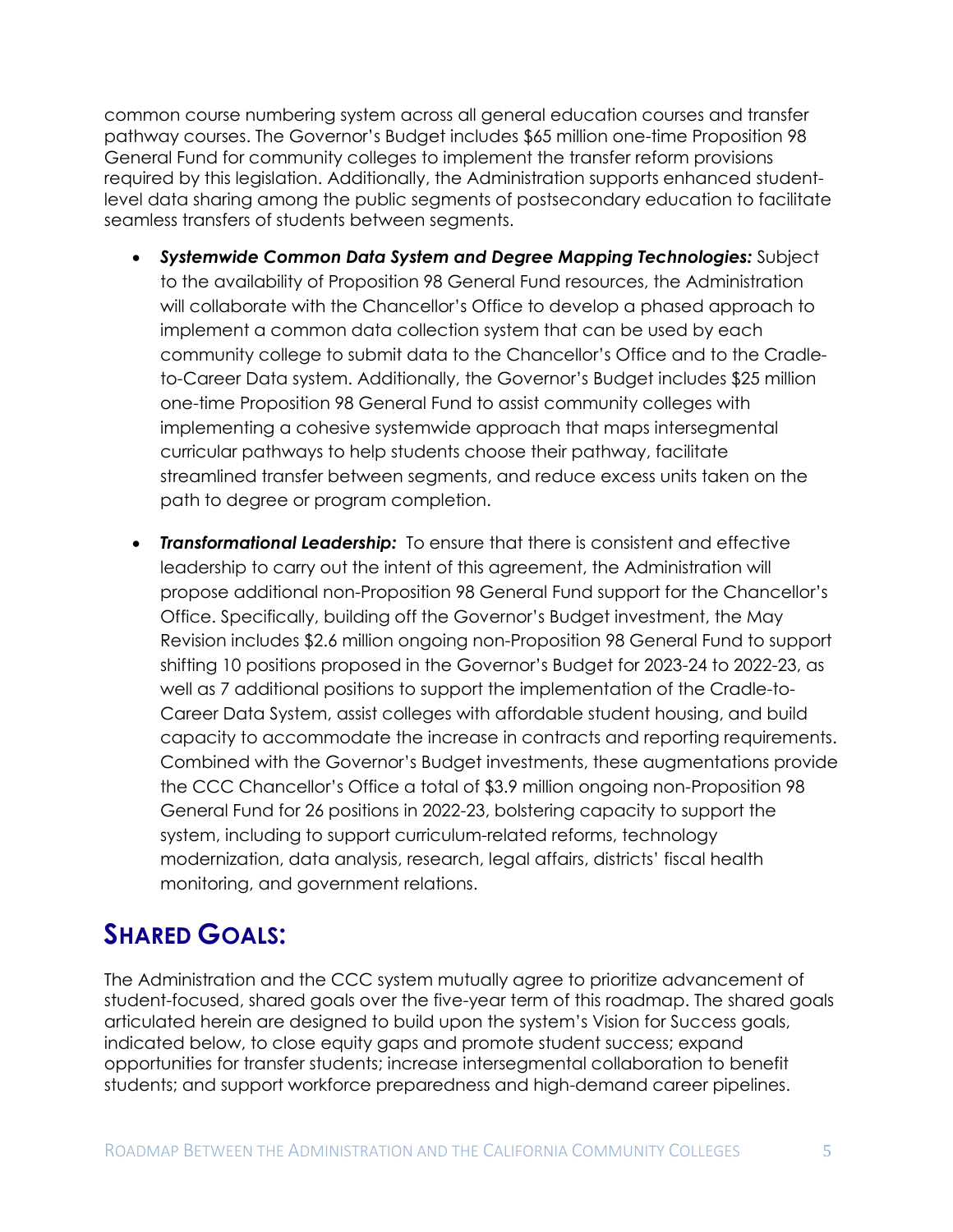| <b>VISION FOR SUCCESS GOALS</b>                                                                                                                                                                                                         | THE GOVERNOR'S CCC ROADMAP                                                                                                                                                                                                                                                                                                                                                                                                                                                           |
|-----------------------------------------------------------------------------------------------------------------------------------------------------------------------------------------------------------------------------------------|--------------------------------------------------------------------------------------------------------------------------------------------------------------------------------------------------------------------------------------------------------------------------------------------------------------------------------------------------------------------------------------------------------------------------------------------------------------------------------------|
| Increase completion of degrees,<br>credentials, certificates, and job-<br>specific skill sets by 20% by 2022<br>Baseline: 145,218 (Source: 2019-20)                                                                                     | Increase the percentage of students earning<br>$\bullet$<br>degrees, certificates and specific skill sets for in-<br>demand jobs by 20% by 2026;<br>Increase the percentage of TK-12 students who<br>$\bullet$<br>graduate with 12 or more college units earned<br>through dual enrollment by 15%;<br>Focus on establishing or expanding programs<br>$\bullet$<br>that address workforce needs in healthcare,<br>climate action, education and early education.                      |
| Increase transfers to UC and CSU<br>by 35% by 2022                                                                                                                                                                                      | Increase the number of transfers to the UC or<br>$\bullet$<br>CSU in proportion to enrollment growth in those<br>systems;                                                                                                                                                                                                                                                                                                                                                            |
| Baseline: 91,584 (Source: 2019-20)                                                                                                                                                                                                      | Annually publish, for all colleges, the 2-year<br>$\bullet$<br>associate degree graduation rate and the share                                                                                                                                                                                                                                                                                                                                                                        |
| ADT: 58,471 (2019-20)                                                                                                                                                                                                                   | of first-time students who have successfully<br>completed at least 30 units before entering their<br>second year, disaggregated for<br>underrepresented and Pell students;<br>Establish pathways in those fields from high<br>$\bullet$<br>school through university, including<br>development of Associate Degree for Transfer<br>and transfer pathways along with dual<br>enrollment opportunities that ensure transfer of<br>community college credits toward degree<br>programs. |
| Decrease the average number of<br>units accumulated by associate<br>degree earners to 79 units by 2022<br>(down from an average of 87 units<br>in 2017)<br>Baseline: 83 units (2019-20)                                                 | Decrease the median units to completion in<br>$\bullet$<br>excess of 60 by 15% of the units, and establish<br>systemwide stretch goals regarding the number<br>of students completing or transferring within the<br>minimum amount of time necessary.                                                                                                                                                                                                                                |
|                                                                                                                                                                                                                                         |                                                                                                                                                                                                                                                                                                                                                                                                                                                                                      |
| Increase the number of exiting CTE<br>students employed in their field of<br>study to 76% by 2022 (up from 60%<br>in 2017)<br>Baseline: 70% (2019-20)                                                                                   | Establish a baseline for credit for prior learning<br>$\bullet$<br>(CPL) offerings and increase these offerings<br>annually. Increase systemwide access and<br>enrollment into direct-assessment competency<br>based education (CBE) programs by 15 percent.                                                                                                                                                                                                                         |
| Reduce equity gaps by 40% across<br>all the above measures by 2022,<br>and fully close those gaps by 2027;<br>including regional gaps<br>Baseline varies by group, see the<br>Student Success Metric dashboard<br>for the 2019-20 data. | Improve systemwide graduation rates, transfer<br>$\bullet$<br>rates, and time to completion among<br>underrepresented, Pell Grant recipients, and<br>disabled students to meet the average of all<br>students by 2026;<br>Close equity gaps in access to dual enrollment<br>programs<br>Increase the percentage of completing students<br>$\bullet$<br>who earn a living wage by 15%.                                                                                                |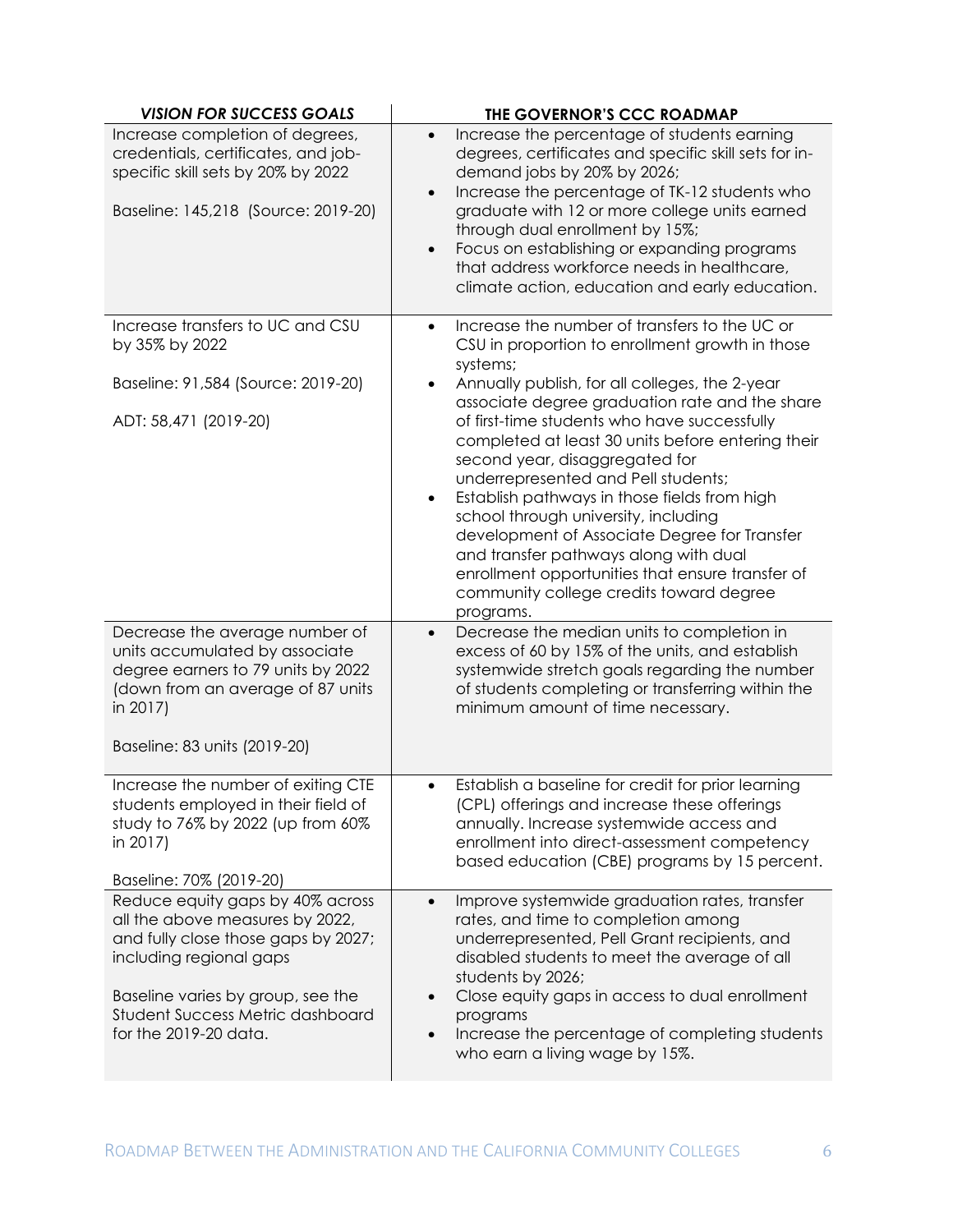### **IMPROVING EDUCATIONAL OUTCOMES FOR CCC STUDENTS:**

The Administration and the CCCs share the following goals to significantly improve degree and credential attainment, time to completion, and transfer rates between now and 2026:

- Increase the percentage of CCC students who acquire associate degrees, credentials, certificates, and specific skill sets that prepare them for an indemand job by 20 percent by 2026.
	- o Baseline: 145,218 (Source: 2019-20, Student Success Metrics)
- Decrease the median units to completion in excess of 60 by 15 percent and establish systemwide stretch goals regarding the number of students completing their educational program or transferring to a four-year institution within the minimum amount of time necessary (e.g., completion of an associate degree within two years).
	- o Baseline: 83 units (Source: 2019-20, Student Success Metrics)
- Improve the placement and completion of students into transfer-level mathematics and English that satisfies a requirement of the student's intended certificate, degree, or intended major of transfer within oneyear.
- Proportionally increase the number of CCC students transferring annually to a UC or CSU by 35% or relative to enrollment growth at the UC and CSU. (Vision Goal: Increase the number of CCC students transferring to UC and CSU by 35%)
	- o Baseline: 91,584 (Total, Reporting Year: 2019-20, Source: Student Success Metrics)
- Beginning with the 2023 annual report, annually publish the two-year associate degree graduation rates for all community colleges, the average units to degree for those graduating with an associate degree, and the percentage of first-time students who have completed at least 30 units prior to entering their second year, disaggregated to reflect underrepresented students, Pell Grant recipients, and disabled students to facilitate evaluations of equity gaps. This data will be published on the Student Success Metrics dashboard and annually updated in the State of the System report issued each May.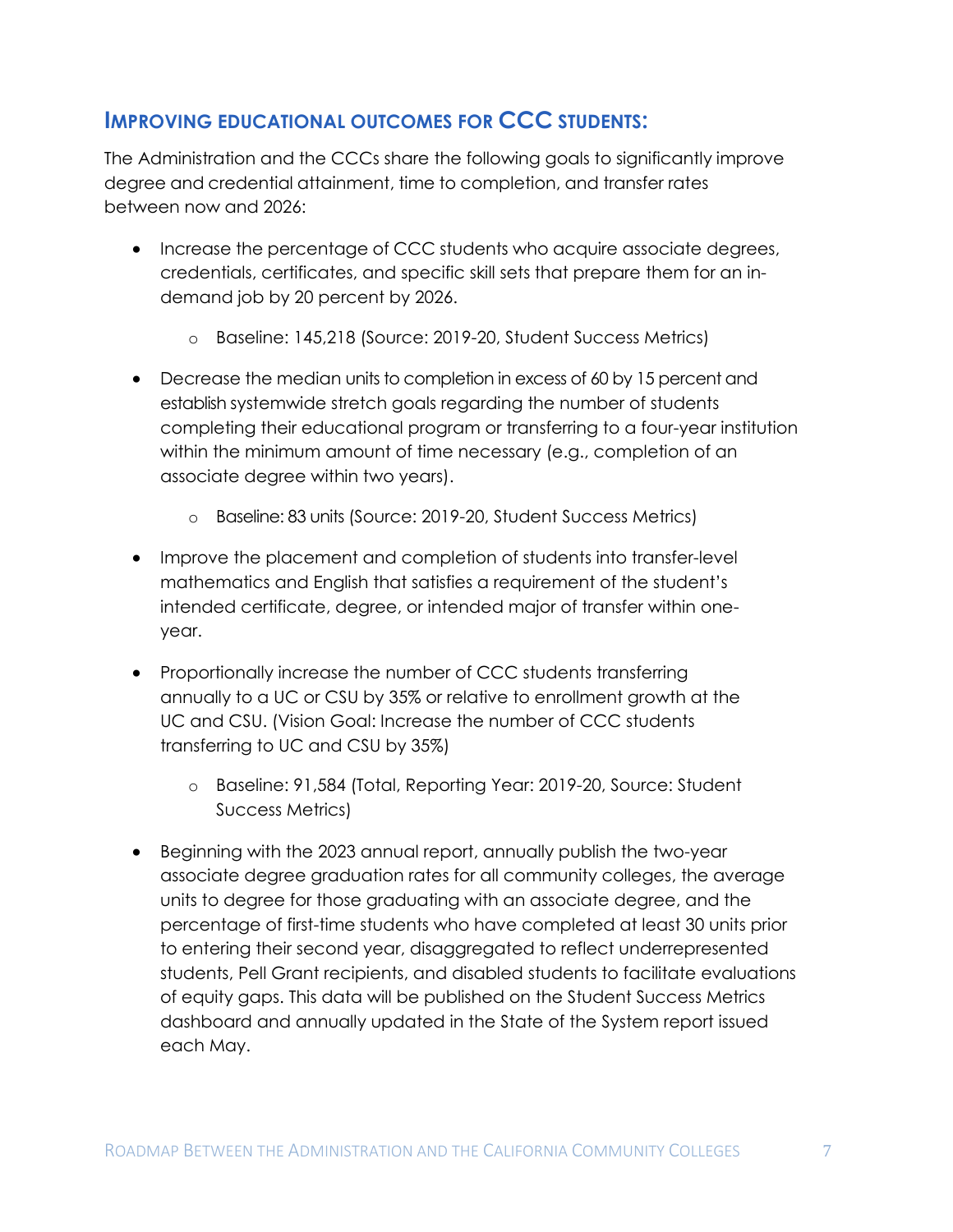### **IMPROVING STUDENT SUCCESS AND ADVANCING EQUITY:**

The Administration and the CCCs share the following goals to improve student success and advance equity:

 As aligned with the Vision for Success, improve systemwide completion rates, transfer rates, and units to degree completion among Pell Grant recipient, underrepresented minority, and disabled students such that they meet the average of all students by 2026.



o Baseline: (Vision Goal 5, 2018-19)

- o Detailed baseline is available on the Student Success Metrics dashboard.
- The CCC Chancellor's Office will work with colleges to compile reasonable baseline data regarding any existing equity gaps between the types of students able to access a dual enrollment program, and will include this information and annual metrics for improvements to close any such equity gaps in the 2023 annual report.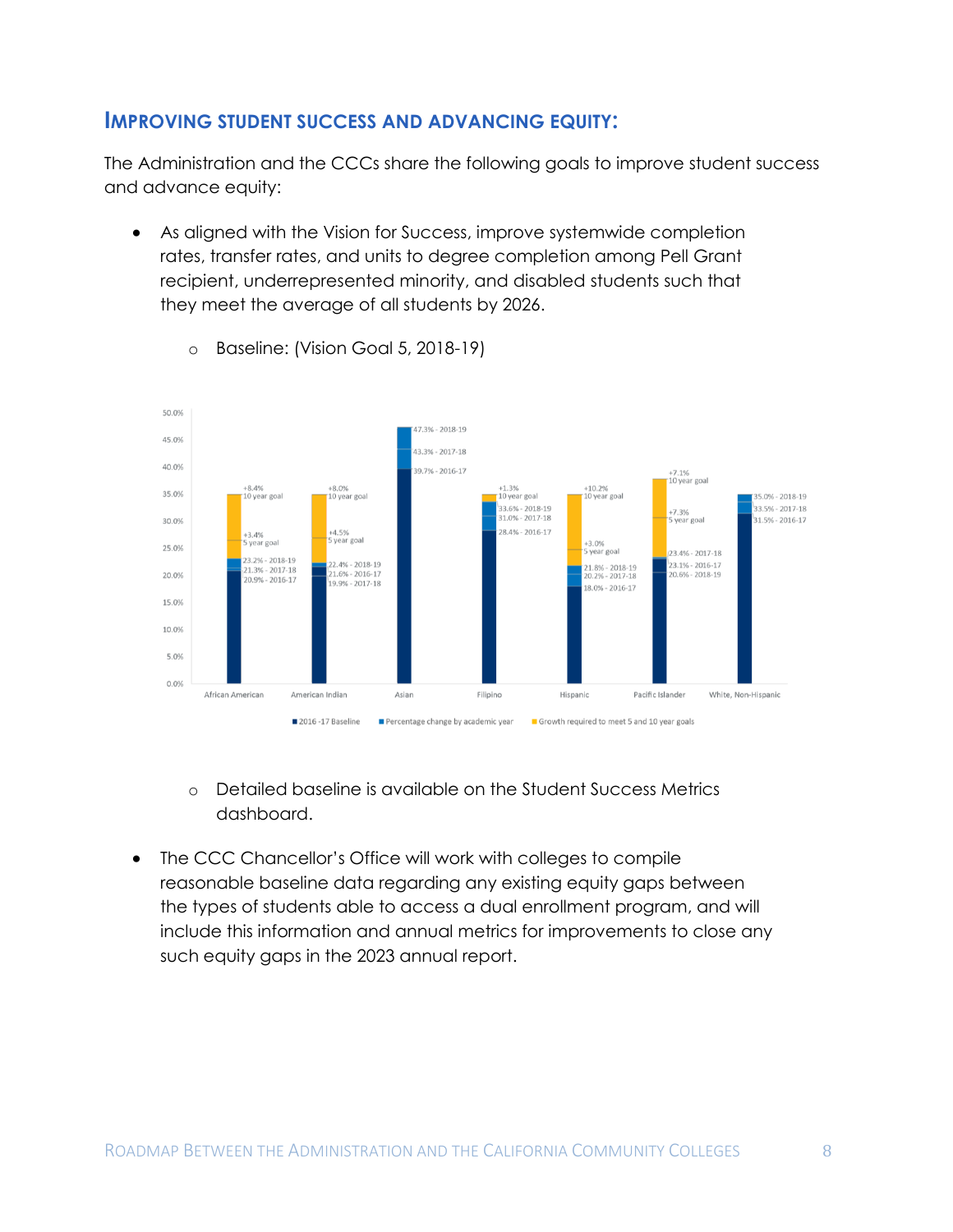### **INCREASE INTERSEGMENTAL COLLABORATION TO BENEFIT STUDENTS:**

The Administration and the CCCs share the following goals to improve intersegmental collaboration to support seamless student experiences across the UC, CSU, and CCC campuses:

- Fully participate in implementation of the Cradle-to-Career Data System, including support for the System's proposed California College Guidance Initiative (CCGI) operating tool.
- Continue efforts for CCCs to adopt a common learning management system with the CSU and UC systems.
- Using systemwide data collected for purposes of the Cradle-to-Career Data System, collaborate with the CSU and the UC to utilize the CSU Student Success Dashboard, or a similar tool, to identify granular equity data trends that can be used to address equity gaps.
- Support efforts to establish an integrated admissions platform common to the UC, CSU, and CCCs. Such a platform should be integrated with, and informed by, the Cradle-to-Career Data System.
- The CCC system will collaborate with the UC and CSU to redesign data sharing agreements as needed to more comprehensively uphold the commitment to enable, sustain, increase, and seamlessly support transfer students; to create standards, processes, and conditions to facilitate analysis of transfer data and understand CCC successes and improvement points. Such data is critical to meaningfully fulfilling the promise of the Associate Degree for Transfer (ADT) and the intent of Chapter 566, Statutes of 2021 (Assembly Bill 928). Specifically, the CCC system will collaborate with the UC and CSU to redesign data-sharing agreements, as needed, to facilitate the provision of information on CCC transfer students, including but not limited to the following:
	- o Student-level data on CCC students who upon matriculation indicate intent to transfer, and students who matriculate into and complete an Associate Degree for Transfer or the Intersegmental General Education Transfer Curriculum (IGETC) pathway.
	- o Student-level data on CCC applicants to UC and CSU annually, including academic and demographic profiles, and admissions decisions by campus per year.
	- o Student-level data on CCC students enrolled at UC and CSU, including academic profiles, and academic persistence and performance.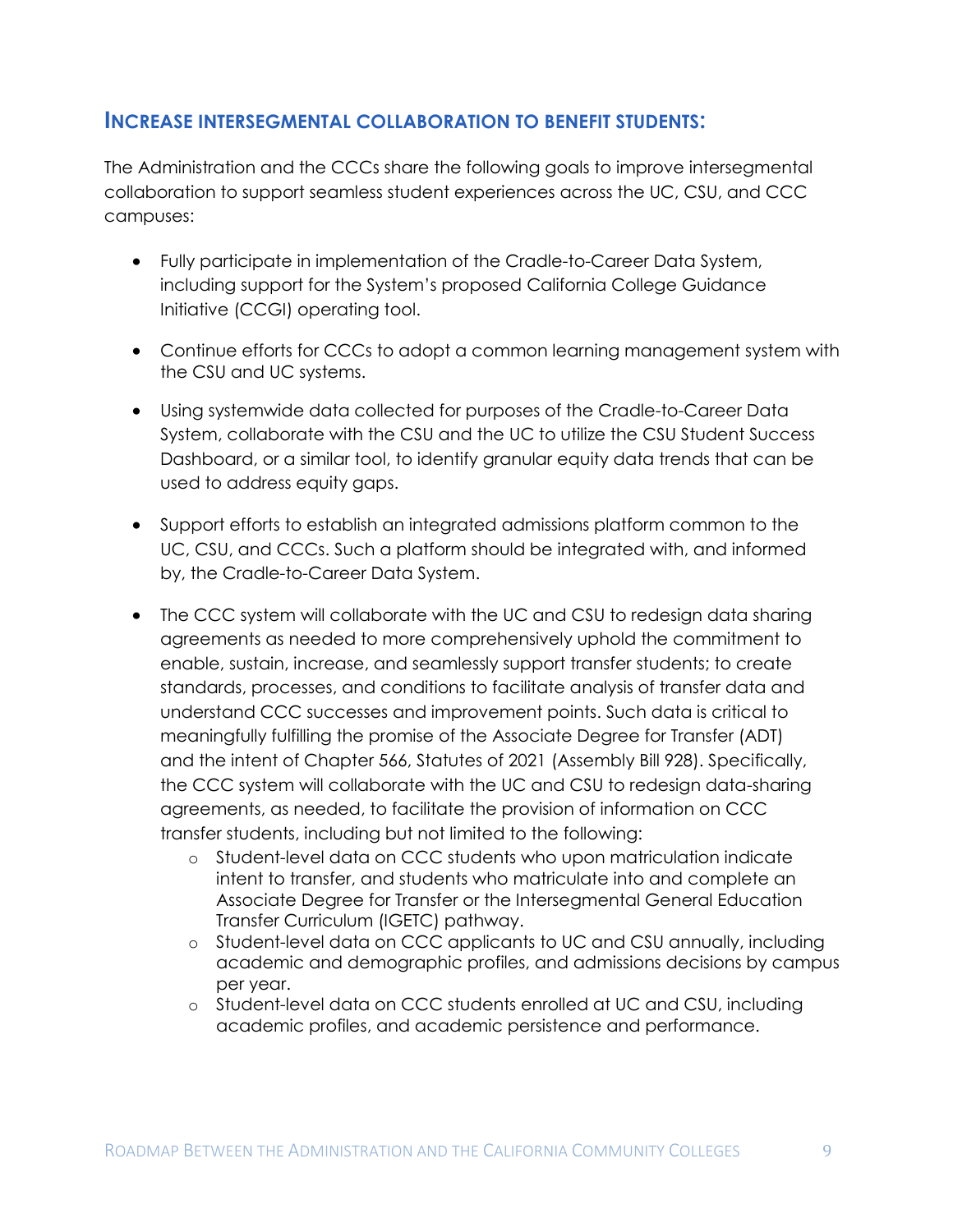### **SUPPORTING WORKFORCE PREPAREDNESS AND HIGH-DEMAND CAREER PIPELINES:**

The Administration and the CCCs share the following goals to better align with TK-12 and workforce needs:

- Increase the percentage of TK-12 students who graduate with 12 or more college units earned through dual enrollment by 15 percent. In the 2023 annual report, the CCC Chancellor's Office will detail how it will establish a reliable dataset and infrastructure for dual enrollment reporting. In the 2024 annual report, the CCC Chancellor's Office will include baseline information and the timeline, including annual targets, and approach for meeting this goal.
- In partnership with local educational agencies and the California Department of Education, the Chancellor's Office will work with districts to establish consistent guidance and practices to support districts in closing any existing equity gaps between the types of students able to access a dual enrollment program.
- Establish a baseline for credit for prior learning (CPL) offerings and increase these offerings annually. Increase systemwide access and enrollment into direct-assessment competency based education (CBE) programs by 15 percent. In the 2023 annual report, the CCC Chancellor's Office will detail how it will establish a reliable dataset and infrastructure for CPL and CBE reporting. In the 2024 annual report, the CCC Chancellor's Office will include baseline information and the timeline, including annual targets, and approach for meeting this goal.
- Increase by 15 percent the percentage of exiting students who earn a living wage (attained the district's county living wage for a single adult following the year of exit using the Insight Center for Community Economic Development).
	- o Baseline: 179,656 (Reporting Year: 19-20, Source: Student Success Metrics)
- Within these increases, the Chancellor's Office should focus the CCCs toward establishing or expanding programs that address California's workforce needs in healthcare, climate action, education and early education.
- Establish coordinated educational pathways from high school through fouryear institutions in the high-need fields of education, healthcare, technology, and climate action. These pathways should include collaborating with UC and CSU to develop Associate Degree for Transfer pathways and transfer pathways for transfer students entering these fields and encouraging a greater number of campuses to offer these pathways. Dual enrollment opportunities should